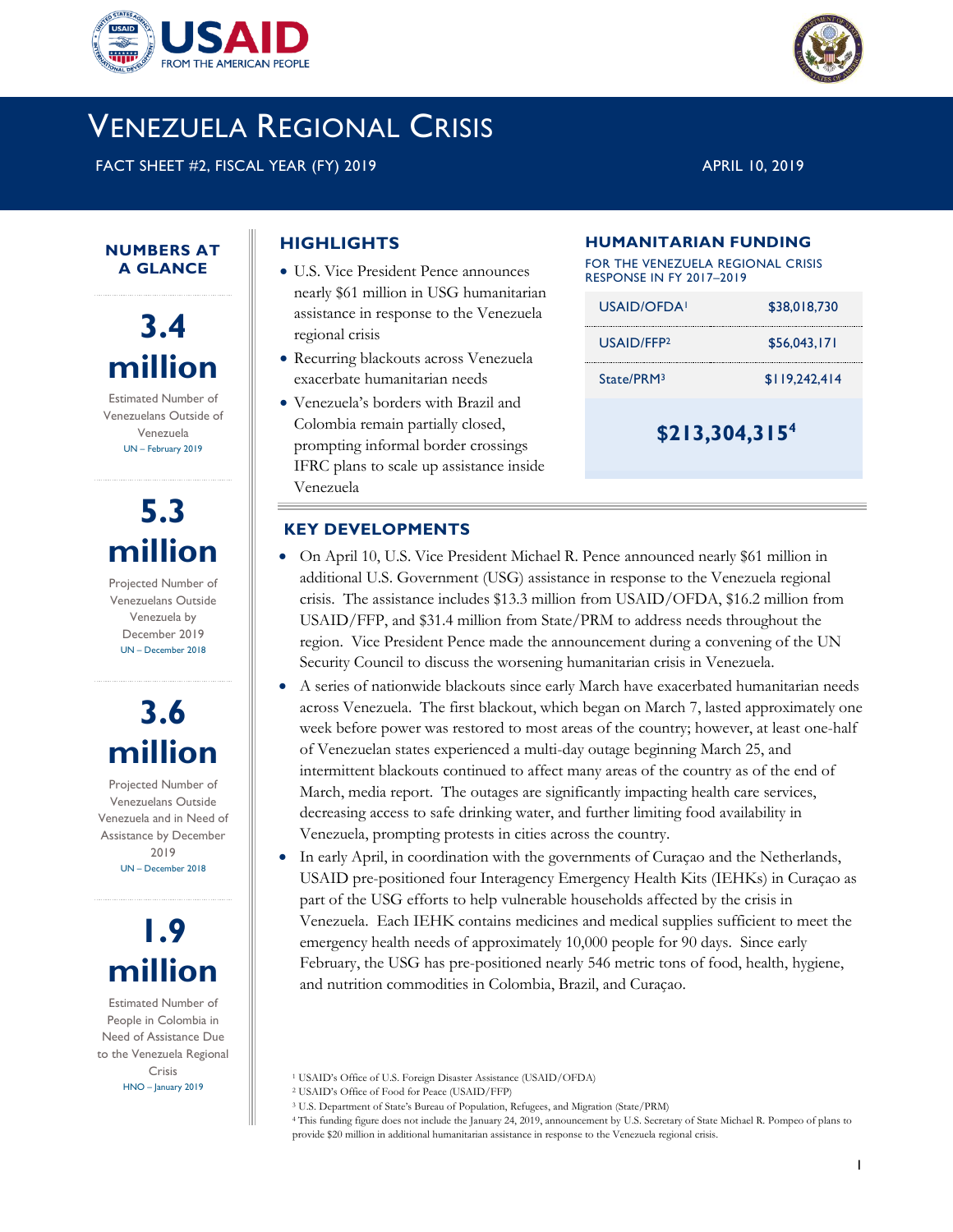## **REGIONAL**

- Several countries throughout Latin America and the Caribbean (LAC) recently relaxed entry requirements for Venezuelans in response to impediments—such as cost-prohibitive fees and bureaucratic delays lasting up to two years—that hindered access to legal documentation in Venezuela and at Venezuelan diplomatic missions. As of late March, the governments of Argentina, Colombia, Panama, and Paraguay had announced policies recognizing Venezuelan identity documents for two years beyond the expiration date; the revised regulations follow an August Venezuelan National Assembly decision to extend the validity of Venezuelan passports for a period of five years beyond the expiration date. Similarly, on April 6, the Government of Peru announced a new registry card that would grant legal status for one year to Venezuelans who were unable to apply for temporary residence permits in 2018. Although LAC countries have been largely receptive to Venezuelans and have supported mechanisms facilitating access to temporary or permanent residency, acceptance of asylum applications globally remains low; as of March, countries had recognized only 7,100 of the more than 414,000 asylum applications submitted by Venezuelans since 2014. As of February, LAC countries hosted approximately 2.7 million—roughly 80 percent—of the 3.4 million Venezuelans estimated to have departed the country since 2015, the UN reports.
- Approximately 400,000 Venezuelans living in Colombia, Ecuador, and Peru were facing Crisis—IPC 3—or higher levels of acute food insecurity, primarily resulting from declining economic conditions in Venezuela, and required urgent food assistance during 2018, according to a recent report by the UN Food and Agriculture Organization (FAO). 4 Additionally, approximately 600,000 Venezuelans in the three countries were experiencing Stressed—IPC 2—levels of acute food insecurity, highlighting the need to help vulnerable populations secure sustainable livelihoods to mitigate deterioration of food security conditions. FAO projects that food security conditions among Venezuelans in the region will likely continue to decline as the economic crisis inside Venezuela persists.
- Although active measles transmission continues in several LAC countries, the rate of new confirmed measles cases continued to decrease in early 2019, according to the Pan American Health Organization (PAHO). Across the region, from January 1–March 4, health actors did not record any measles-related deaths, compared to 86 deaths recorded during 2018. Between January 1 and February 27, health actors in Venezuela reported 40 confirmed measles cases, or less than five cases per week, representing a 98 percent decrease from the approximately 300 cases per week recorded in late May 2018 during the height of Venezuela's measles outbreak, PAHO reports. Similarly, in Brazil, health actors recorded approximately nine confirmed measles cases per week between mid-January and early March, compared to approximately 1,000 cases per week recorded at the peak of the outbreak in mid-July.
- State/PRM continues to support Venezuelans transiting throughout LAC. During the reporting period, State/PRM partners provided multi-sector support to more than 2,500 people and more than 350 people transiting assistance points in border areas of Ecuador and Peru, respectively. State/PRM partners are also providing emergency food, hygiene kits, and household items, as well as shelter support, to vulnerable Venezuelans in Curaçao, where an estimated 26,000 Venezuelans were located as of February, the UN reports.

#### **BRAZIL**

 As of early April, security forces affiliated with former President of Venezuela Nicolás Maduro maintained the official closure of the Venezuela–Brazil border, according to media and relief organizations. Security forces closed the border in late February in response to attempts to transport humanitarian assistance from Brazil into Venezuela. Despite the formal border closures, an increased number of Venezuelans were entering Brazil through informal border crossing points in March and early April; the continued influx of populations is straining shelter capacity and basic infrastructure in Roraima State's Boa Vista and Pacaraima cities, which continues to prompt some individuals to sleep in public spaces, according to the International Organization for Migration (IOM) and Office of the UN High Commissioner for Refugees (UNHCR).

<sup>4</sup> The Integrated Food Security Phase Classification (IPC) is a standardized tool that aims to classify the severity and magnitude of acute food insecurity. The IPC scale, which is comparable across countries, ranges from Minimal—IPC I—to Famine—IPC 5.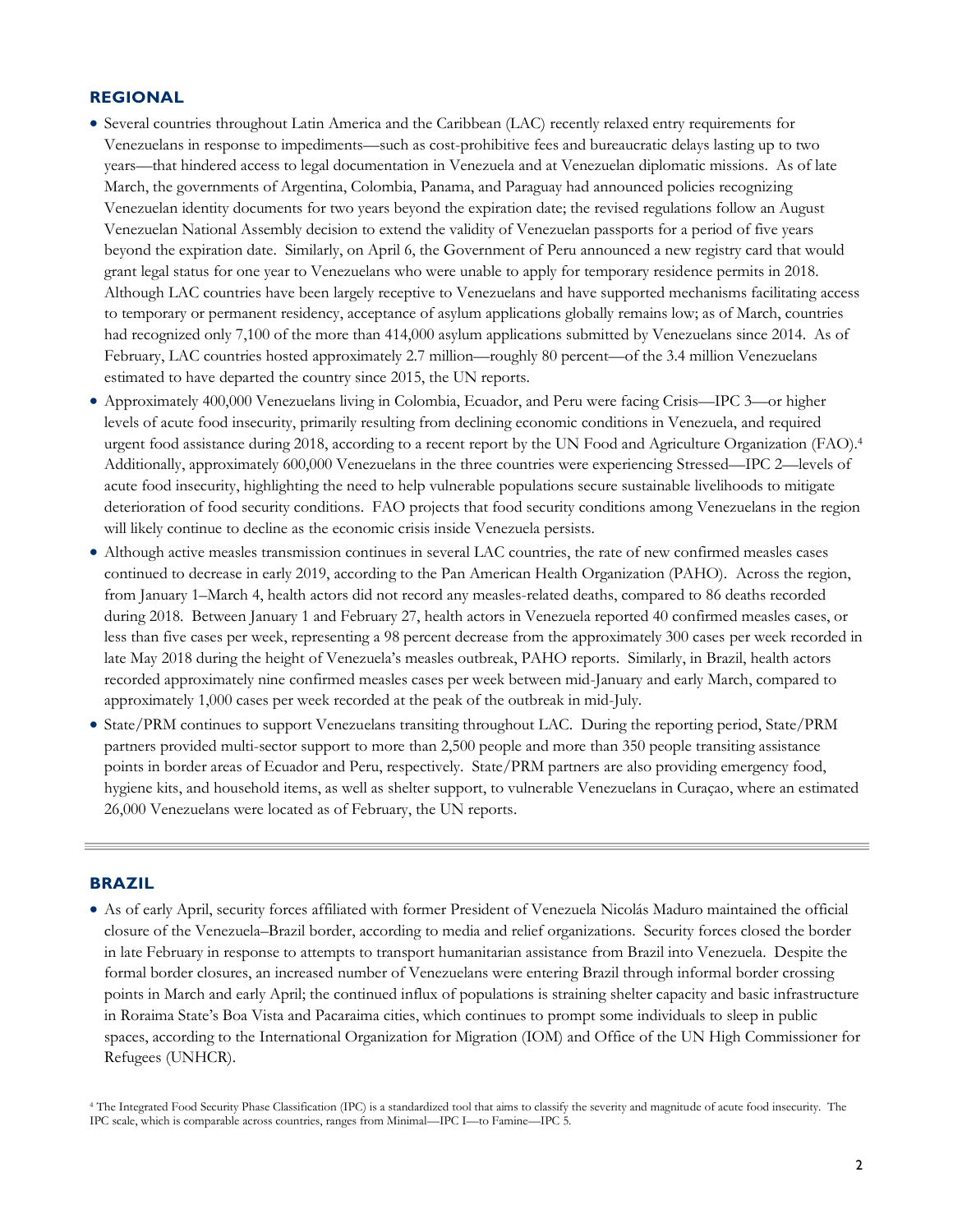- USAID partner the Adventist Development Relief Agency (ADRA) continues to support vulnerable households in Boa Vista, including recent arrivals from Venezuela. Through USAID/FFP support, ADRA is providing electronic food vouchers to approximately 6,600 vulnerable Venezuelans, which allow households to purchase nutritious food in local markets. With nearly \$5.7 million in FY 2019 funding, USAID/OFDA is expanding support for ADRA programs in Brazil; the additional funding will support hygiene promotion activities and the delivery of hygiene kits, as well as improve access to livelihood opportunities and support rental housing payments. In addition, USAID/OFDA is providing approximately \$997,500 in FY 2019 support to Caritas in Brazil to improve access to safe drinking water and sanitation and hygiene facilities in Boa Vista.
- In February, State/PRM partners IOM and UNHCR provided asylum application and legal documentation support to nearly 9,800 Venezuelans in Boa Vista and Pacaraima. IOM also provided complementary information on human trafficking and labor exploitation and distributed materials on basic migrant and refugee rights in coordination with Government of Brazil authorities. IOM and UNHCR have also worked with local government agencies and civil society organizations to strengthen referrals for protection services. During February, the UN agencies provided protection referrals or information on protection issues to more than 4,100 Venezuelans. Additionally, State/PRM supported child protection programs in Boa Vista and Pacaraima through the UN Children's Fund (UNICEF). UNICEF provided psychosocial support to 4,300 children, reached more than 2,900 children through informal learning activities, and supported more than 620 children with early childhood development activities throughout the month. With an additional \$3.6 million in State/PRM support, IOM, UNHCR, and UNICEF will continue these activities in Brazil in FY 2019.

#### **COLOMBIA**

- On March 11, approximately 5,000 people crossed the border from Venezuela's Táchira State to Colombia's Norte de Santander Department as Maduro-affiliated security forces partially reopened border crossings to begin allowing children attending school and persons seeking specialized medical care to temporarily cross into Colombia, media report. Security forces closed the border in late February in opposition to attempts to move humanitarian assistance from Colombia into Venezuela. Prior to the border closure, an estimated 45,000 Venezuelans traveled to Norte de Santander daily, the majority of whom did so temporarily to attend school or earn income before returning to Venezuela, according to UNHCR. UNHCR warns that the onset of the April-to-May rainy season could render informal crossing points across the Táchira River impassable, raising safety concerns for Venezuelans who continue to travel to Colombia through these informal crossing points while the formal border remains closed to routine traffic.
- In early March, State/PRM partner UNHCR, at the request of local Government of Colombia authorities, opened a transit center for Venezuelans traveling through La Guajira Department's Maicao municipality. The transit center is designated as a temporary assistance site, and Venezuelans transiting the area are allowed to stay for a maximum of one month. USAID supports the center by providing food assistance at the site, where Venezuelans also receive basic medical care, shelter, and water, sanitation, and hygiene (WASH) services while humanitarian organizations provide legal documentation assistance and help establish housing or provide relocation support. As of early April, approximately 200 households were sheltering at the center, according to media.
- Two USAID non-governmental organization (NGO) partners have collectively reached nearly 6,500 Venezuelans and host community members impacted by the Venezuela regional crisis with cash assistance activities in La Guajira as of early April. Cash assistance activities also enable beneficiaries to support the economy through local purchases. To date, USAID humanitarian partners in La Guajira have provided more than \$600,000 in cash assistance to vulnerable households, allowing Venezuelans and Colombians to directly purchase goods, such as food and personal hygiene items, through local markets. In total, USAID is supporting five NGO partners to provide cash assistance to vulnerable households throughout Colombia. Additionally, with \$9.5 million in additional FY 2019 funding for Colombia, State/PRM is expanding support for IOM, UNHCR, and UNICEF programs.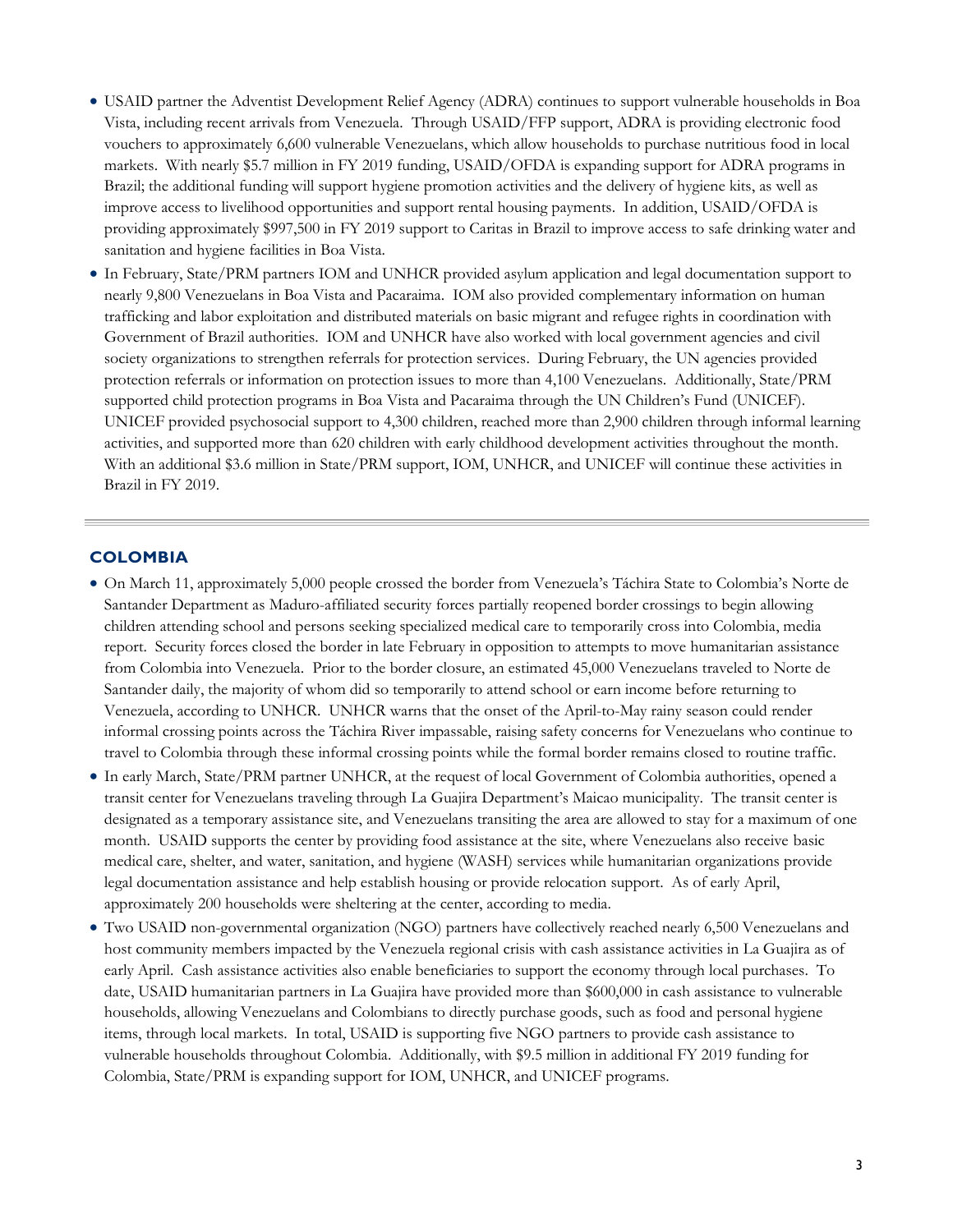#### **ECUADOR**

- Access to livelihood opportunities remains a key challenge for Venezuelans residing in Ecuador, relief agencies report. Many Venezuelans rely on jobs in the informal sector due to a lack of formal employment opportunities and challenges obtaining visas required to work legally in the country. Government of Ecuador fees to acquire visas—and associated costs to obtain required police records and purchase the health insurance that is legally mandated for employment with certain visas—are prohibitively high for many Venezuelans, according to relief organizations. In Manta city, Manabí Province, as well as Ecuador's capital city of Quito, Venezuelans engaged in informal work report that insufficient and irregular income has reduced households' ability to purchase nutritious foods and prompted many to rely on food assistance, according to the UN World Food Program (WFP). High proportions of household income devoted to shelter costs are further exacerbating needs among vulnerable Venezuelans; households working in the informal sector in major cities such as Manta and Quito report spending up to one-half of their monthly income averaging less than \$300 per month—on rent, limiting resources available to spend on food and other essential supplies and services, relief agencies report.
- With support from USAID/FFP, WFP provided food assistance to more than 51,000 Venezuelans and other people in Ecuador affected by the Venezuela regional crisis through support to local shelters and the distribution of food vouchers in February. The UN agency provides monthly household food vouchers—with a value of \$25 per household member—for a period of six months. The vouchers enable beneficiaries to purchase food at a local grocery chain, providing critical assistance while also supporting local businesses. With \$10 million in FY 2019 support, USAID/FFP will continue to support WFP to deliver food vouchers to vulnerable populations. In addition, State/PRM continues to support IOM, UNHCR, and UNICEF in Ecuador with \$4.7 million in additional FY 2019 funding.

#### **GUYANA**

 The influx of Venezuelans to Guyana has burdened already limited resources and particularly strained the public health care system in the country, according to U.S. Department of State officials who traveled to the western border region of Guyana in late March. Additionally, Venezuelans continue to experience anti-migrant sentiment from some host communities and reportedly face heightened risk of sexual exploitation and human trafficking. A recent health and education assessment conducted by State/PRM partners revealed that approximately 17 percent of children were attending school; the assessment included nearly 1,100 Venezuelan migrants and refugees, nearly one-half of whom were children and infants. State/PRM partners are working with the Government of Guyana to address education needs among Venezuelans, including launching a safe-school initiative to increase service delivery in host communities. Guyana hosted 36,400 Venezuelans as of February, the UN reports. With \$550,000 in FY 2019 funding, State/PRM will support UN partners in Guyana through activities providing multi-sector assistance to vulnerable Venezuelans, including activities to combat gender-based violence (GBV).

#### **PERU**

- Lack of access to livelihoods remains a prevailing challenge for Venezuelans in Peru's Arequipa and Ica departments, resulting in food, health, and shelter needs, according to relief organizations. A USAID Disaster Assistance Response Team (DART) field officer traveled to the departments in March, observing many Venezuelans working in the informal sector due to a lack of available jobs in the formal sectors. Additionally, Venezuelans arriving in recent months are exhibiting increased vulnerability as a result of deteriorating condition in Venezuela, relief agencies report. While formal jobs are limited in Arequipa and Ica, saturation of the labor market in Peru's capital city of Lima—where the majority of Venezuelans living in Peru reside—is prompting new arrivals to move to other areas of the country.
- With approximately \$6.2 million and \$6.3 million in FY 2019 USAID/FFP and USAID/OFDA funding, respectively, USAID is supporting critical food and nutrition programs, as well as cash, shelter, and protection assistance, for populations affected by the Venezuela regional crisis in Peru. The USAID-supported cash assistance, provided via prepaid debit cards, enables households to allocate resources to meet their most urgent needs, such as food, housing, or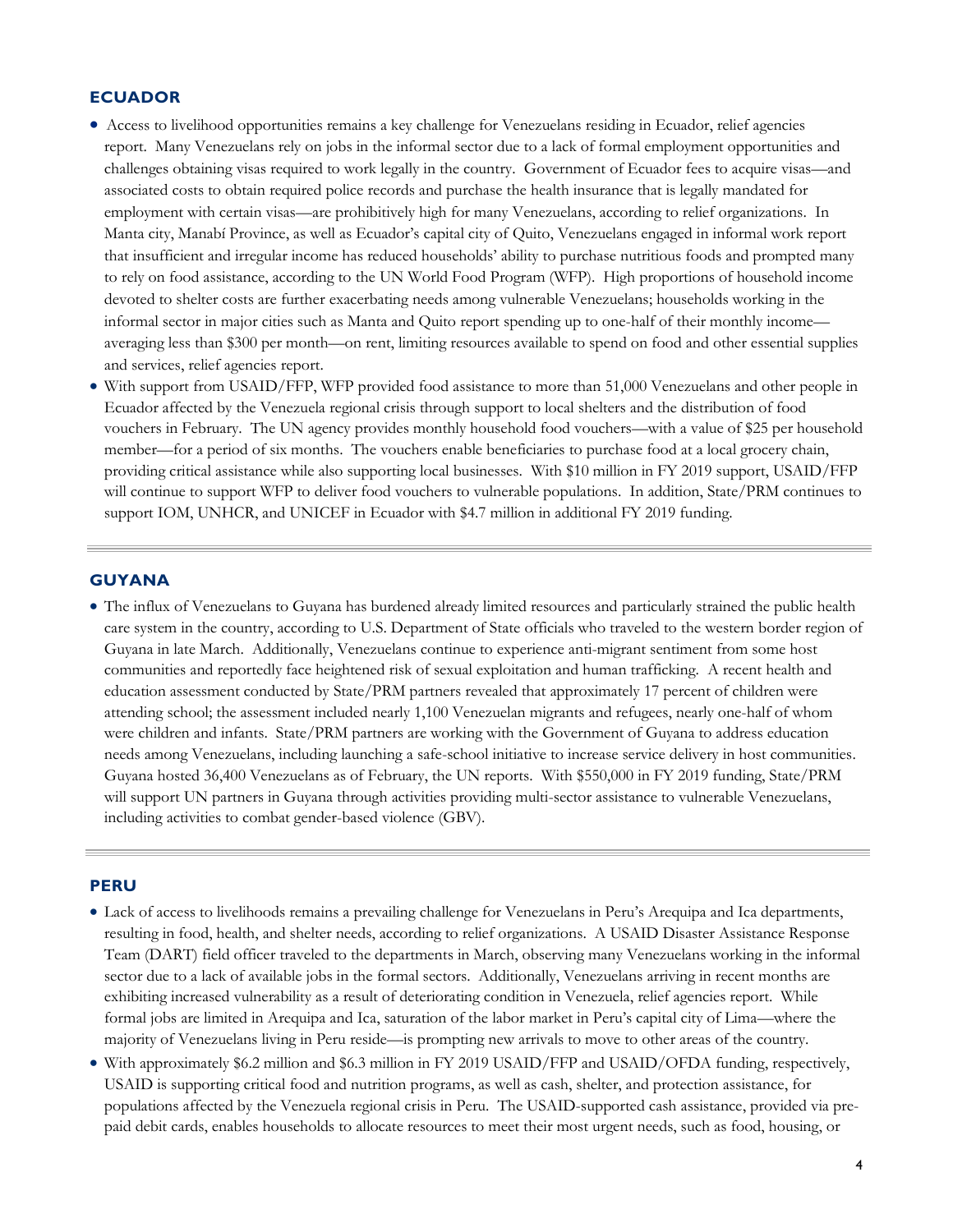hygiene items. The assistance also includes the distribution of kitchen supplies and WASH support for community kitchens serving vulnerable populations in Peru. State/PRM also continues to support IOM, UNHCR, and UNICEF in Peru with an additional \$3.7 million in FY 2019 funding.

### **TRINIDAD AND TOBAGO**

 IOM reports that an increasing number of Venezuelans are opting to seek shelter in Trinidad and Tobago, with more than 50,000 Venezuelans estimated to reside in the country as of February. During a visit to Trinidad and Tobago in late March, State/PRM staff met with UNHCR to understand conditions among Venezuelan arrivals, as well as available assistance. A recent State/PRM partner assessment identified income-generating activities and legal assistance among the top needs of Venezuelans living in Trinidad and Tobago, exacerbated by current legislation that does not allow Venezuelans to work or access the public school system. State/PRM partners continue to respond to identified needs; through a local NGO, UNHCR is supporting a temporary learning facility that provides education services and humanitarian assistance to Venezuelan households. UNHCR is also working with Government of Trinidad and Tobago authorities and civil society organizations to strengthen the country's asylum systems; Venezuelans account for approximately 76 percent of asylum seekers in Trinidad and Tobago. With \$950,000 in additional FY 2019 funding, State/PRM is expanding support for existing partners in Trinidad and Tobago, as well as providing \$600,000 to UN Women to enhance efforts to combat GBV.

#### **VENEZUELA**

- A nationwide blackout beginning on March 7 and continuing through mid-March exacerbated humanitarian needs across Venezuela. The power outages hindered access to safe drinking water, limited availability of and access to food, and severely hampered health care services; during the blackout, hospitals reported a number of patient deaths resulting from non-functional infrastructure and medical equipment, such as dialysis machines and mechanical ventilators, according to media. Additionally, renewed widespread power outages in late March continued to affect at least one-half of Venezuelan states. As of early April, approximately 90 percent of hospitals surveyed by the National Hospital Survey reported inconsistent water services, including 35 percent that reported no access to water, and 40 percent of hospitals were relying on generators for electrical supply. Meanwhile, insufficient water supply has prompted many Venezuelans to collect water from urban runoff and other untreated water sources, media report. On March 31, the administration of former President Maduro suspended school activities, reduced business hours, and imposed 30-day, nationwide electrical rationing.
- Hospital intensive care and surgical units in Venezuela are operating at approximately 40 percent and 30 percent capacity, respectively, according to the first bulletin of the 2019 National Hospital Survey. The report, compiled by a consortium of public and private institutions, summarizes data collected from 40 major hospitals in Venezuela between mid-November and early February. Hospitals lack approximately 50 percent of the medical supplies required to provide life-saving emergency care, and surgical units lack about 35 percent of the supplies required to conduct procedures, according to the report. During the survey period, the hospitals reported a total of 1,557 excess deaths as a result of supply shortages and an additional 79 deaths related to electricity outages.
- On March 29, the International Federation of Red Cross and Red Crescent Societies (IFRC) announced plans to scale up humanitarian activities—including the delivery of pharmaceuticals—across Venezuela with the agreement of the interim Government of Venezuela and former President Maduro. IFRC intends to continue supporting eight hospitals and 33 medical clinics operated by the Venezuelan Red Cross and increase targeted beneficiaries from 220,000 to 650,000 people by mid-April.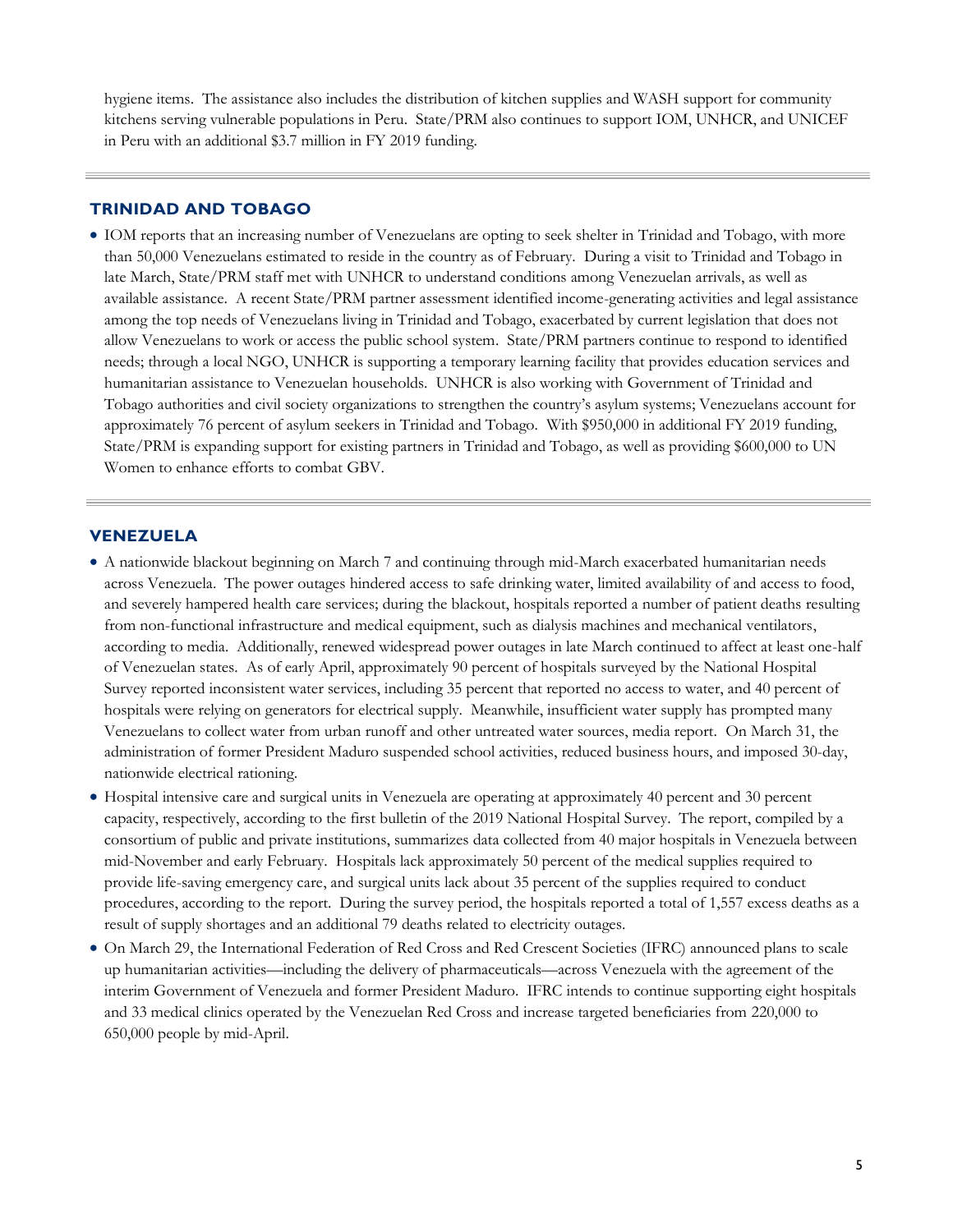### **CONTEXT**

- Deteriorating economic and political conditions—characterized by hyperinflation—in the Bolivarian Republic of Venezuela since 2014 have decreased households' access to food, medicine, and health care; contributed to increasing humanitarian needs; and triggered an influx of Venezuelans into neighboring countries, including Brazil, Colombia, Ecuador, and Peru. More than 400,000 Venezuelans have applied for asylum globally since 2014.
- The population influx has increased in the past years and is straining available services, especially in border areas of Brazil, Colombia, Ecuador, and Peru. Recent assessments indicate that food, health care, and WASH support are among the most urgent humanitarian needs of vulnerable populations, including Venezuelans, returnees, and host communities in border regions. The outflow of people from Venezuela is also contributing to increased public health concerns throughout the region, particularly with regard to overburdened health care systems and the spread of infectious diseases.
- In addition to supporting ongoing regional response activities, USAID and State/PRM staff based throughout the region and in Washington, D.C., are monitoring the humanitarian situation in close coordination with relevant host governments, donor governments, NGOs, and UN counterparts.

| <b>IMPLEMENTING PARTNER</b>                                                                | <b>ACTIVITY</b>                                                                      | <b>LOCATION</b> | <b>AMOUNT</b> |
|--------------------------------------------------------------------------------------------|--------------------------------------------------------------------------------------|-----------------|---------------|
| <b>ARGENTINA</b>                                                                           |                                                                                      |                 |               |
|                                                                                            | <b>FY 2019</b>                                                                       |                 |               |
|                                                                                            | <b>State/PRM</b>                                                                     |                 |               |
| <b>IOM</b>                                                                                 | Multi-Sector Assistance                                                              | Countrywide     | \$1,660,000   |
| <b>UNHCR</b>                                                                               | Multi-Sector Assistance                                                              | Countrywide     | \$1,300,000   |
| <b>TOTAL STATE/PRM FUNDING IN ARGENTINA IN FY 2019</b>                                     |                                                                                      |                 | \$2,960,000   |
|                                                                                            | <b>TOTAL USG FUNDING IN ARGENTINA FOR THE VENEZUELA REGIONAL RESPONSE IN FY 2019</b> |                 | \$2,960,000   |
|                                                                                            | TOTAL USG FUNDING IN ARGENTINA FOR THE VENEZUELA REGIONAL RESPONSE IN FY 2018-2019   |                 | \$2,960,000   |
|                                                                                            | <b>ARUBA</b>                                                                         |                 |               |
|                                                                                            | <b>FY 2019</b>                                                                       |                 |               |
|                                                                                            | <b>State/PRM</b>                                                                     |                 |               |
| <b>IOM</b>                                                                                 | Multi-Sector Assistance                                                              | Countrywide     | \$75,000      |
| <b>TOTAL STATE/PRM FUNDING IN ARUBA IN FY 2019</b>                                         |                                                                                      |                 | \$75,000      |
|                                                                                            | TOTAL USG FUNDING IN ARUBA FOR THE VENEZUELA REGIONAL RESPONSE IN FY 2019            |                 | \$75,000      |
| TOTAL USG FUNDING IN ARUBA FOR THE VENEZUELA REGIONAL RESPONSE IN FY 2018-2019<br>\$75,000 |                                                                                      |                 |               |
|                                                                                            | <b>BRAZIL</b>                                                                        |                 |               |
|                                                                                            | <b>FY 2019</b>                                                                       |                 |               |
|                                                                                            | <b>State/PRM</b>                                                                     |                 |               |
| <b>IOM</b>                                                                                 | Multi-Sector Assistance                                                              | Countrywide     | \$2,800,000   |
| <b>UNHCR</b>                                                                               | Multi-Sector Assistance                                                              | Countrywide     | \$5,400,000   |
| <b>UNICEF</b>                                                                              | Education, Health, Multi-Sector Assistance,<br>Protection, WASH                      | Countrywide     | \$1,300,000   |

#### **USG HUMANITARIAN FUNDING FOR THE VENEZUELA REGIONAL CRISIS RESPONSE IN FY 2018–2019<sup>1</sup>**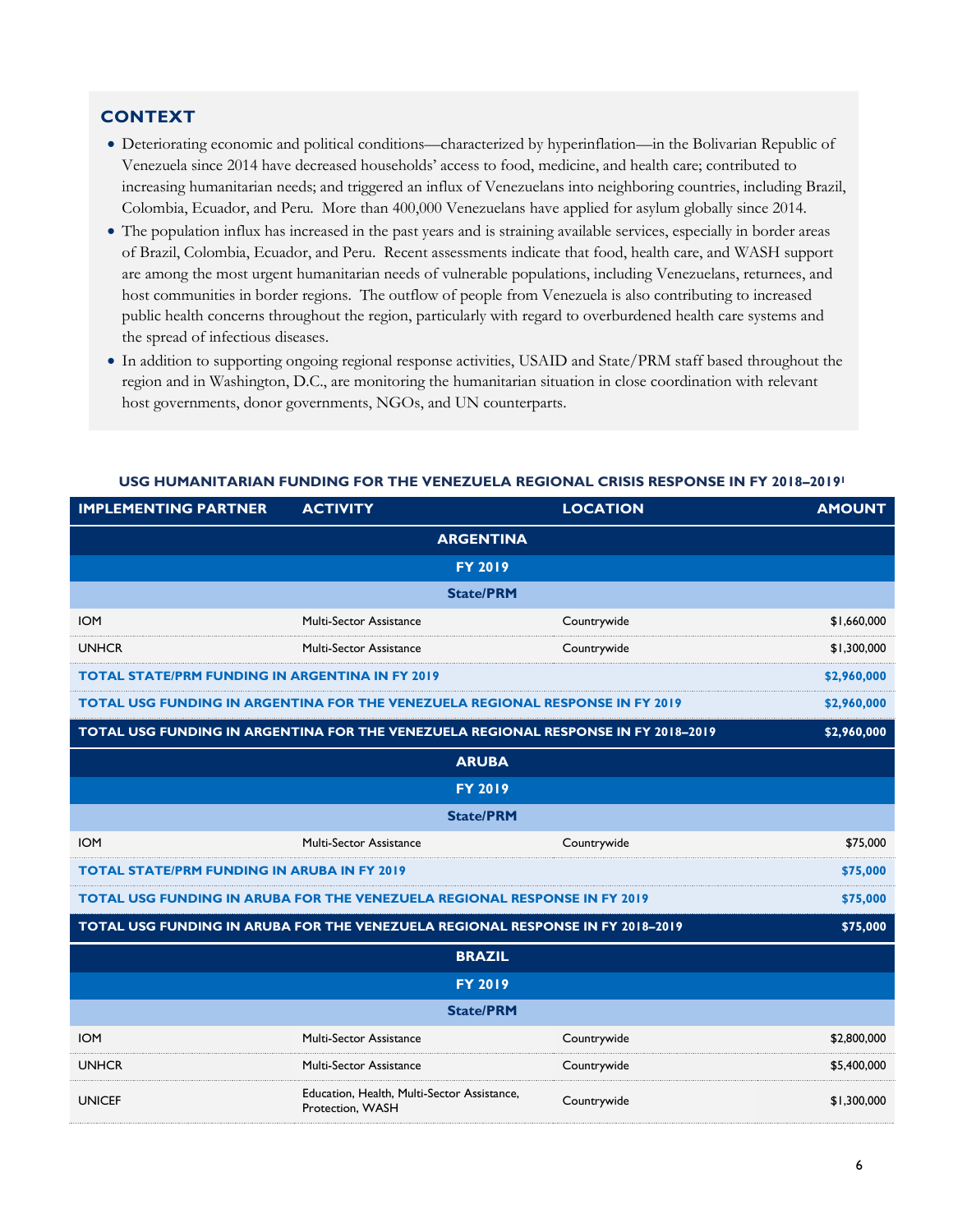| <b>TOTAL STATE/PRM FUNDING IN BRAZIL IN FY 2019</b>                               |                                                                                        |                                                                                         | \$9,500,000  |
|-----------------------------------------------------------------------------------|----------------------------------------------------------------------------------------|-----------------------------------------------------------------------------------------|--------------|
| <b>USAID/OFDA</b>                                                                 |                                                                                        |                                                                                         |              |
| Caritas                                                                           | <b>WASH</b>                                                                            | Roraima                                                                                 | \$997,472    |
| <b>ADRA</b>                                                                       | ERMS, Logistics Support, Shelter and<br>Settlements, WASH                              | Amazonas, Bahia, Minas Gerais,<br>Paraná, Rio de Janeiro, Rio Grande<br>do Sul, Roraima | \$5,655,000  |
| <b>TOTAL USAID/OFDA FUNDING IN BRAZIL IN FY 2019</b>                              |                                                                                        |                                                                                         | \$6,652,472  |
|                                                                                   | <b>TOTAL USG FUNDING IN BRAZIL FOR THE VENEZUELA REGIONAL RESPONSE IN FY 2019</b>      |                                                                                         | \$16,152,472 |
|                                                                                   | <b>FY 2018</b>                                                                         |                                                                                         |              |
|                                                                                   | <b>State/PRM</b>                                                                       |                                                                                         |              |
| Caritas                                                                           | Education, Multipurpose Cash Assistance<br>(MPCA), Protection, Shelter and Settlements | Countrywide                                                                             | \$1,491,083  |
| <b>IOM</b>                                                                        | Multi-Sector Assistance                                                                | Countrywide                                                                             | \$1,200,000  |
| <b>UNHCR</b>                                                                      | <b>Multi-Sector Assistance</b>                                                         | Countrywide                                                                             | \$3,600,000  |
| <b>UNICEF</b>                                                                     | Education, Health, Multi-Sector Assistance,<br>Protection, WASH                        | Countrywide                                                                             | \$750,000    |
| <b>TOTAL STATE/PRM FUNDING IN BRAZIL IN FY 2018</b>                               |                                                                                        |                                                                                         | \$7,041,083  |
|                                                                                   | <b>USAID/FFP</b>                                                                       |                                                                                         |              |
| <b>ADRA</b>                                                                       | <b>Food Vouchers</b>                                                                   | Roraima                                                                                 | \$2,000,000  |
| <b>TOTAL USAID/FFP FUNDING IN BRAZIL IN FY 2018</b>                               |                                                                                        |                                                                                         | \$2,000,000  |
|                                                                                   | <b>USAID/OFDA</b>                                                                      |                                                                                         |              |
| <b>ADRA</b>                                                                       | Shelters and Settlements, WASH                                                         | Roraima                                                                                 | \$500,000    |
| <b>TOTAL USAID/OFDA FUNDING IN BRAZIL IN FY 2018</b>                              |                                                                                        |                                                                                         | \$500,000    |
|                                                                                   | <b>TOTAL USG FUNDING IN BRAZIL FOR THE VENEZUELA REGIONAL RESPONSE IN FY 2018</b>      |                                                                                         | \$9,541,083  |
|                                                                                   | TOTAL USG FUNDING IN BRAZIL FOR THE VENEZUELA REGIONAL RESPONSE IN FY 2018-2019        |                                                                                         | \$25,693,555 |
|                                                                                   | <b>CARIBBEAN</b>                                                                       |                                                                                         |              |
|                                                                                   | <b>FY 2019</b>                                                                         |                                                                                         |              |
|                                                                                   | <b>State/PRM</b>                                                                       |                                                                                         |              |
| <b>IOM</b>                                                                        | <b>Multi-Sector Assistance</b>                                                         | Countrywide                                                                             | \$150,000    |
| <b>UNHCR</b>                                                                      | <b>Multi-Sector Assistance</b>                                                         | Countrywide                                                                             | \$3,200,000  |
| <b>TOTAL STATE/PRM FUNDING IN THE CARIBBEAN IN FY 2019</b>                        |                                                                                        |                                                                                         | \$3,350,000  |
| TOTAL USG FUNDING IN THE CARIBBEAN FOR THE VENEZUELA REGIONAL RESPONSE IN FY 2019 |                                                                                        |                                                                                         | \$3,350,000  |
|                                                                                   | TOTAL USG FUNDING IN THE CARIBBEAN FOR THE VENEZUELA REGIONAL RESPONSE IN FY 2018-2019 |                                                                                         | \$3,350,000  |
|                                                                                   | <b>CHILE</b>                                                                           |                                                                                         |              |
|                                                                                   | <b>FY 2019</b>                                                                         |                                                                                         |              |
|                                                                                   | <b>State/PRM</b>                                                                       |                                                                                         |              |
| <b>IOM</b>                                                                        | Multi-Sector Assistance                                                                | Countrywide                                                                             | \$1,000,000  |
| <b>UNICEF</b>                                                                     | Education, Health, Multi-Sector Assistance,<br>Protection, WASH                        | Countrywide                                                                             | \$50,000     |
| <b>TOTAL STATE/PRM FUNDING IN CHILE IN FY 2019</b>                                |                                                                                        |                                                                                         | \$1,050,000  |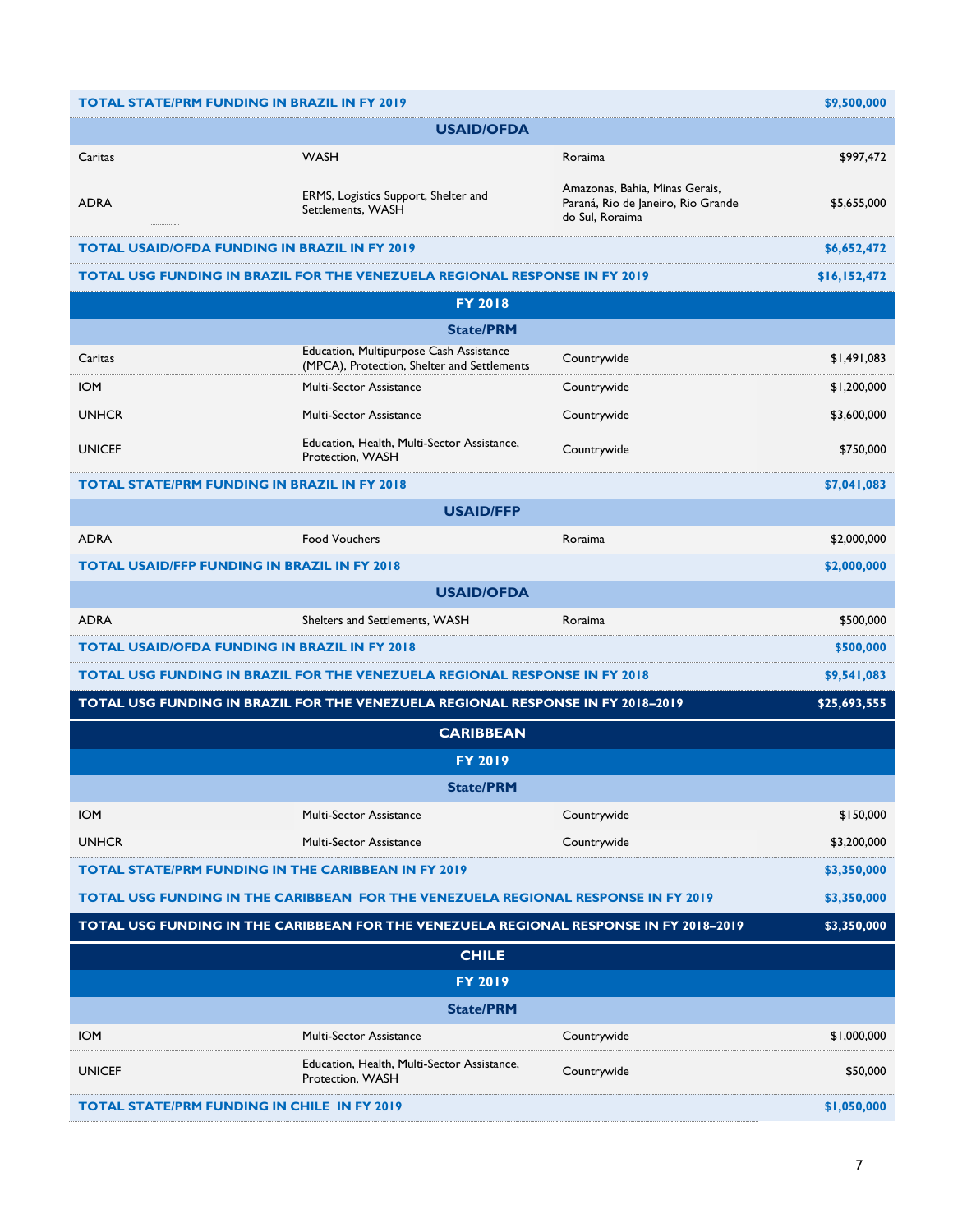| <b>TOTAL USG FUNDING IN CHILE FOR THE VENEZUELA REGIONAL RESPONSE IN FY 2019</b> |                                                                                                                                                                           | \$1,050,000           |              |
|----------------------------------------------------------------------------------|---------------------------------------------------------------------------------------------------------------------------------------------------------------------------|-----------------------|--------------|
|                                                                                  | TOTAL USG FUNDING IN CHILE FOR THE VENEZUELA REGIONAL RESPONSE IN FY 2018-2019                                                                                            |                       | \$1,050,000  |
|                                                                                  | <b>COLOMBIA</b>                                                                                                                                                           |                       |              |
|                                                                                  | <b>FY 2019</b>                                                                                                                                                            |                       |              |
|                                                                                  | <b>State/PRM</b>                                                                                                                                                          |                       |              |
| <b>IOM</b>                                                                       | Multi-Sector Assistance                                                                                                                                                   | Countrywide           | \$10,200,000 |
| <b>UNHCR</b>                                                                     | <b>Multi-Sector Assistance</b>                                                                                                                                            | Countrywide           | \$8,600,000  |
| <b>UNICEF</b>                                                                    | Education, Health, Multi-Sector Assistance,<br>Protection, WASH                                                                                                           | Countrywide           | \$2,600,000  |
| <b>TOTAL STATE/PRM FUNDING IN COLOMBIA IN FY 2019</b>                            |                                                                                                                                                                           |                       | \$21,400,000 |
|                                                                                  | <b>USAID/FFP</b>                                                                                                                                                          |                       |              |
| <b>WFP</b>                                                                       | Food Vouchers; Local and Regional Food<br>Procurement                                                                                                                     | Countrywide           | \$15,000,000 |
| <b>TOTAL USAID/FFP FUNDING IN COLOMBIA IN FY 2019</b>                            |                                                                                                                                                                           |                       | \$15,000,000 |
|                                                                                  | TOTAL USG FUNDING IN COLOMBIA FOR THE VENEZUELA REGIONAL RESPONSE IN FY 2019                                                                                              |                       | \$36,400,000 |
|                                                                                  | <b>FY 2018</b>                                                                                                                                                            |                       |              |
|                                                                                  | <b>State/PRM</b>                                                                                                                                                          |                       |              |
| <b>IOM</b>                                                                       | Multi-Sector Assistance                                                                                                                                                   | Countrywide           | \$2,000,000  |
| Save the Children                                                                | <b>Education, Protection</b>                                                                                                                                              | Countrywide           | \$1,441,042  |
| Pan American Development Foundation<br>(PADF)                                    | Multi-Sector Assistance, Protection                                                                                                                                       | Countrywide           | \$1,500,000  |
| Pastoral Social                                                                  | Multi-Sector Assistance, Protection,<br>Psychosocial Support, Shelter and Settlements                                                                                     | Countrywide           | \$1,500,000  |
| <b>UNHCR</b>                                                                     | Multi-Sector Assistance, Protection                                                                                                                                       | Countrywide           | \$4,400,000  |
| <b>UNICEF</b>                                                                    | Education, Health, Multi-Sector Assistance,<br>Protection, WASH                                                                                                           | Countrywide           | \$3,500,000  |
| <b>TOTAL STATE/PRM FUNDING IN COLOMBIA IN FY 2018</b>                            |                                                                                                                                                                           |                       | \$14,341,042 |
|                                                                                  | <b>USAID/FFP</b>                                                                                                                                                          |                       |              |
| Implementing Partners (IPs)                                                      | Cash Transfers for Food                                                                                                                                                   | Arauca and La Guajira | \$2,846,508  |
| <b>WFP</b>                                                                       | Food Vouchers, Local and Regional Food<br>Procurement                                                                                                                     | Countrywide           | \$13,000,000 |
| <b>TOTAL USAID/FFP FUNDING IN COLOMBIA IN FY 2018</b>                            |                                                                                                                                                                           |                       | \$15,846,508 |
| <b>USAID/OFDA</b>                                                                |                                                                                                                                                                           |                       |              |
| <b>IPs</b>                                                                       | Agriculture and Food Security, Health,<br>Humanitarian Coordination and Information<br>Management (HCIM), Livelihoods, MPCA,<br>Protection, Shelter and Settlements, WASH | Countrywide           | \$15,308,801 |
| <b>IFRC</b>                                                                      | Health, Nutrition, Protection, WASH                                                                                                                                       | Countrywide           | \$2,578,210  |
| <b>IOM</b>                                                                       | Health                                                                                                                                                                    | Countrywide           | \$4,700,000  |
| UN Office for the Coordination of<br>Humanitarian Affairs (OCHA)                 | <b>HCIM</b>                                                                                                                                                               | Countrywide           | \$263,000    |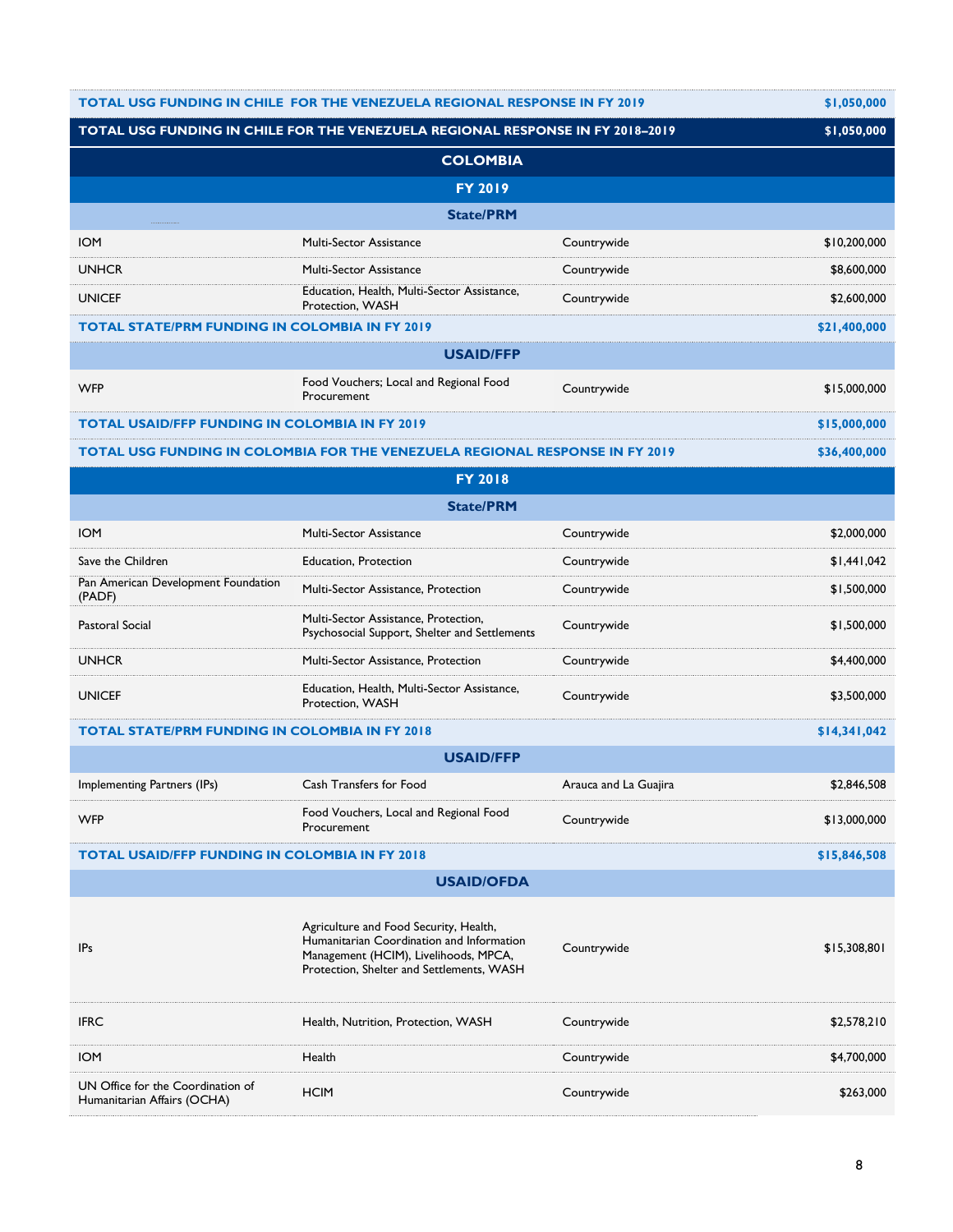| <b>PAHO</b>                                                                         | Health                                                                                      | Arauca, La Guajira, Norte de<br>Santander                                           | \$500,000    |
|-------------------------------------------------------------------------------------|---------------------------------------------------------------------------------------------|-------------------------------------------------------------------------------------|--------------|
| <b>TOTAL USAID/OFDA FUNDING IN COLOMBIA IN FY 20182</b>                             |                                                                                             | \$23,350,011                                                                        |              |
| <b>TOTAL USG FUNDING IN COLOMBIA FOR THE VENEZUELA REGIONAL RESPONSE IN FY 2018</b> |                                                                                             | \$53,537,561                                                                        |              |
| TOTAL USG FUNDING IN COLOMBIA FOR THE VENEZUELA REGIONAL RESPONSE IN FY 2018-2019   |                                                                                             |                                                                                     | \$89,937,561 |
|                                                                                     | <b>COSTA RICA</b>                                                                           |                                                                                     |              |
|                                                                                     | <b>FY 2019</b>                                                                              |                                                                                     |              |
|                                                                                     | <b>State/PRM</b>                                                                            |                                                                                     |              |
| <b>IOM</b>                                                                          | Multi-Sector Assistance                                                                     | Countrywide                                                                         | \$600,000    |
| <b>UNHCR</b>                                                                        | <b>Multi-Sector Assistance</b>                                                              | Countrywide                                                                         | \$800,000    |
| <b>TOTAL STATE/PRM FUNDING IN COSTA RICA IN FY 2019</b>                             |                                                                                             |                                                                                     | \$1,400,000  |
|                                                                                     | TOTAL USG FUNDING IN COSTA RICA FOR THE VENEZUELA REGIONAL RESPONSE IN FY 2019              |                                                                                     | \$1,400,000  |
|                                                                                     | <b>FY 2018</b>                                                                              |                                                                                     |              |
|                                                                                     | <b>State/PRM</b>                                                                            |                                                                                     |              |
| <b>RET</b>                                                                          | GBV Prevention, Protection, Psychosocial<br>Support                                         | Countrywide                                                                         | \$1,496,640  |
| <b>UNHCR</b>                                                                        | <b>Multi-Sector Assistance</b>                                                              | Countrywide                                                                         | \$350,000    |
| <b>TOTAL STATE/PRM FUNDING IN COSTA RICA IN FY 2018</b>                             |                                                                                             |                                                                                     | \$1,846,640  |
|                                                                                     | <b>TOTAL USG FUNDING IN COSTA RICA FOR THE VENEZUELA REGIONAL RESPONSE IN FY 2018</b>       |                                                                                     | \$1,846,640  |
|                                                                                     |                                                                                             |                                                                                     |              |
|                                                                                     |                                                                                             | TOTAL USG FUNDING IN COSTA RICA FOR THE VENEZUELA REGIONAL RESPONSE IN FY 2018-2019 | \$3,246,640  |
|                                                                                     | <b>CURAÇAO</b>                                                                              |                                                                                     |              |
|                                                                                     | <b>FY 2019</b>                                                                              |                                                                                     |              |
|                                                                                     | <b>State/PRM</b>                                                                            |                                                                                     |              |
| <b>IOM</b>                                                                          | <b>Multi-Sector Assistance</b>                                                              | Countrywide                                                                         | \$75,000     |
| <b>TOTAL STATE/PRM FUNDING IN CURAÇAO IN FY 2019</b>                                |                                                                                             |                                                                                     | \$75,000     |
|                                                                                     | <b>TOTAL USG FUNDING IN CURAÇAO FOR THE VENEZUELA REGIONAL RESPONSE IN FY 2019</b>          |                                                                                     | \$75,000     |
|                                                                                     | TOTAL USG FUNDING IN CURAÇAO FOR THE VENEZUELA REGIONAL RESPONSE IN FY 2018-2019            |                                                                                     | \$75,000     |
|                                                                                     | <b>DOMINICAN REPUBLIC</b>                                                                   |                                                                                     |              |
|                                                                                     | <b>FY 2019</b>                                                                              |                                                                                     |              |
|                                                                                     | <b>State/PRM</b>                                                                            |                                                                                     |              |
| <b>IOM</b>                                                                          | <b>Multi-Sector Assistance</b>                                                              | Countrywide                                                                         | \$275,000    |
|                                                                                     | <b>TOTAL STATE/PRM FUNDING IN THE DOMINICAN REPUBLIC IN FY 2019</b>                         |                                                                                     | \$275,000    |
|                                                                                     | TOTAL USG FUNDING IN THE DOMINICAN REPUBLIC FOR THE VENEZUELA REGIONAL RESPONSE IN FY 2019  |                                                                                     | \$275,000    |
|                                                                                     | TOTAL USG FUNDING IN DOMINICAN REPUBLIC FOR THE VENEZUELA REGIONAL RESPONSE IN FY 2018-2019 |                                                                                     | \$275,000    |
|                                                                                     | <b>ECUADOR</b>                                                                              |                                                                                     |              |
|                                                                                     | <b>FY 2019</b>                                                                              |                                                                                     |              |
|                                                                                     | <b>State/PRM</b>                                                                            |                                                                                     |              |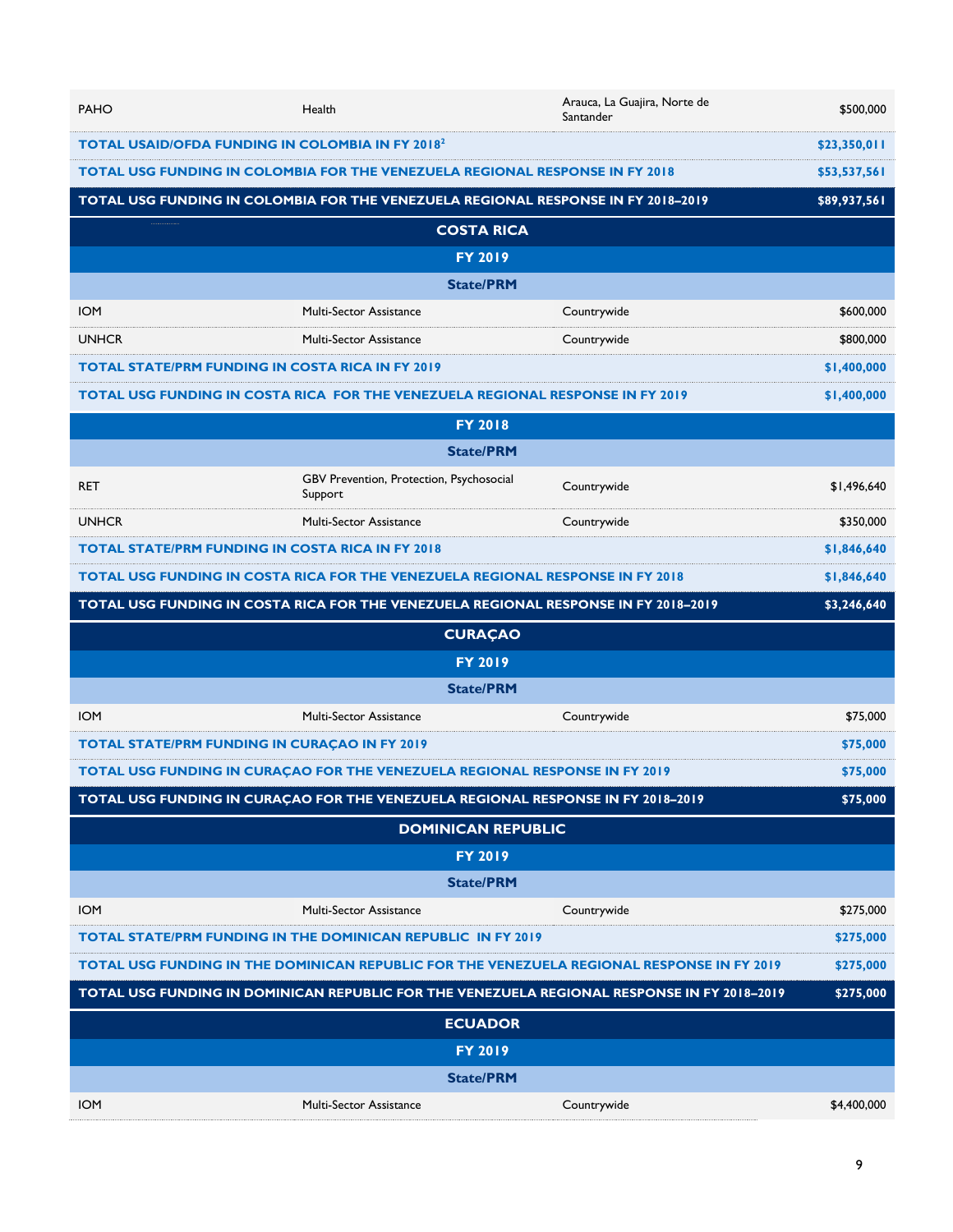| <b>UNHCR</b>                                         | Multi-Sector Assistance                                                            | Countrywide | \$3,700,000  |
|------------------------------------------------------|------------------------------------------------------------------------------------|-------------|--------------|
| <b>UNICEF</b>                                        | Education, Health, Multi-Sector Assistance,<br>Protection, WASH                    | Countrywide | \$1,600,000  |
| <b>TOTAL STATE/PRM FUNDING IN ECUADOR IN FY 2019</b> |                                                                                    |             | \$9,700,000  |
|                                                      | <b>USAID/FFP</b>                                                                   |             |              |
| <b>WFP</b>                                           | <b>Food Vouchers</b>                                                               | Countrywide | \$10,000,000 |
| <b>TOTAL USAID/FFP FUNDING IN ECUADOR IN FY 2019</b> |                                                                                    |             | \$10,000,000 |
|                                                      | TOTAL USG FUNDING IN ECUADOR FOR THE VENEZUELA REGIONAL RESPONSE IN FY 2019        |             | \$19,700,000 |
|                                                      | <b>FY 2018</b>                                                                     |             |              |
|                                                      | <b>State/PRM</b>                                                                   |             |              |
| <b>IOM</b>                                           | <b>Multi-Sector Assistance</b>                                                     | Countrywide | \$718,000    |
| Jesuit Refugee Service (JRS)                         | Livelihoods, Protection, Shelter and Settlements                                   | Countrywide | \$500,187    |
| <b>UNHCR</b>                                         | Multi-Sector Assistance, Protection                                                | Countrywide | \$1,300,000  |
| <b>UNICEF</b>                                        | Education, Health, Multi-Sector Assistance,<br>Protection, WASH                    | Countrywide | \$1,000,000  |
| <b>TOTAL STATE/PRM FUNDING IN ECUADOR IN FY 2018</b> |                                                                                    |             | \$3,518,187  |
|                                                      | <b>USAID/FFP</b>                                                                   |             |              |
| <b>WFP</b>                                           | <b>Food Vouchers</b>                                                               | Countrywide | \$7,000,000  |
| <b>TOTAL USAID/FFP FUNDING IN ECUADOR IN FY 2018</b> |                                                                                    |             | \$7,000,000  |
|                                                      | <b>TOTAL USG FUNDING IN ECUADOR FOR THE VENEZUELA REGIONAL RESPONSE IN FY 2018</b> |             | \$10,518,187 |
|                                                      |                                                                                    |             |              |
|                                                      | TOTAL USG FUNDING IN ECUADOR FOR THE VENEZUELA REGIONAL RESPONSE IN FY 2018-2019   |             | \$30,218,187 |
|                                                      | <b>GUYANA</b>                                                                      |             |              |
|                                                      | <b>FY 2019</b>                                                                     |             |              |
|                                                      | <b>State/PRM</b>                                                                   |             |              |
| <b>IOM</b>                                           | <b>Multi-Sector Assistance</b>                                                     | Countrywide | \$325,000    |
| <b>UNICEF</b>                                        | Education, Health, Multi-Sector Assistance,<br>Protection, WASH                    | Countrywide | \$100,000    |
| <b>UN Women</b>                                      | <b>GBV Prevention</b>                                                              | Countrywide | \$300,000    |
| <b>TOTAL STATE/PRM FUNDING IN GUYANA IN FY 2019</b>  |                                                                                    |             | \$725,000    |
|                                                      | TOTAL USG FUNDING IN GUYANA FOR THE VENEZUELA REGIONAL RESPONSE IN FY 2019         |             | \$725,000    |
|                                                      | <b>FY 2018</b>                                                                     |             |              |
|                                                      | <b>State/PRM</b>                                                                   |             |              |
| <b>UNICEF</b>                                        | Education, Health, Multi-Sector Assistance,<br>Protection, WASH                    | Countrywide | \$500,000    |
| <b>TOTAL STATE/PRM FUNDING IN GUYANA IN FY 2018</b>  |                                                                                    |             | \$500,000    |
|                                                      | <b>TOTAL USG FUNDING IN GUYANA FOR THE VENEZUELA REGIONAL RESPONSE IN FY 2018</b>  |             | \$500,000    |
|                                                      | TOTAL USG FUNDING IN GUYANA FOR THE VENEZUELA REGIONAL RESPONSE IN FY 2018-2019    |             | \$1,225,000  |
|                                                      | <b>MEXICO</b>                                                                      |             |              |
|                                                      | <b>FY 2019</b>                                                                     |             |              |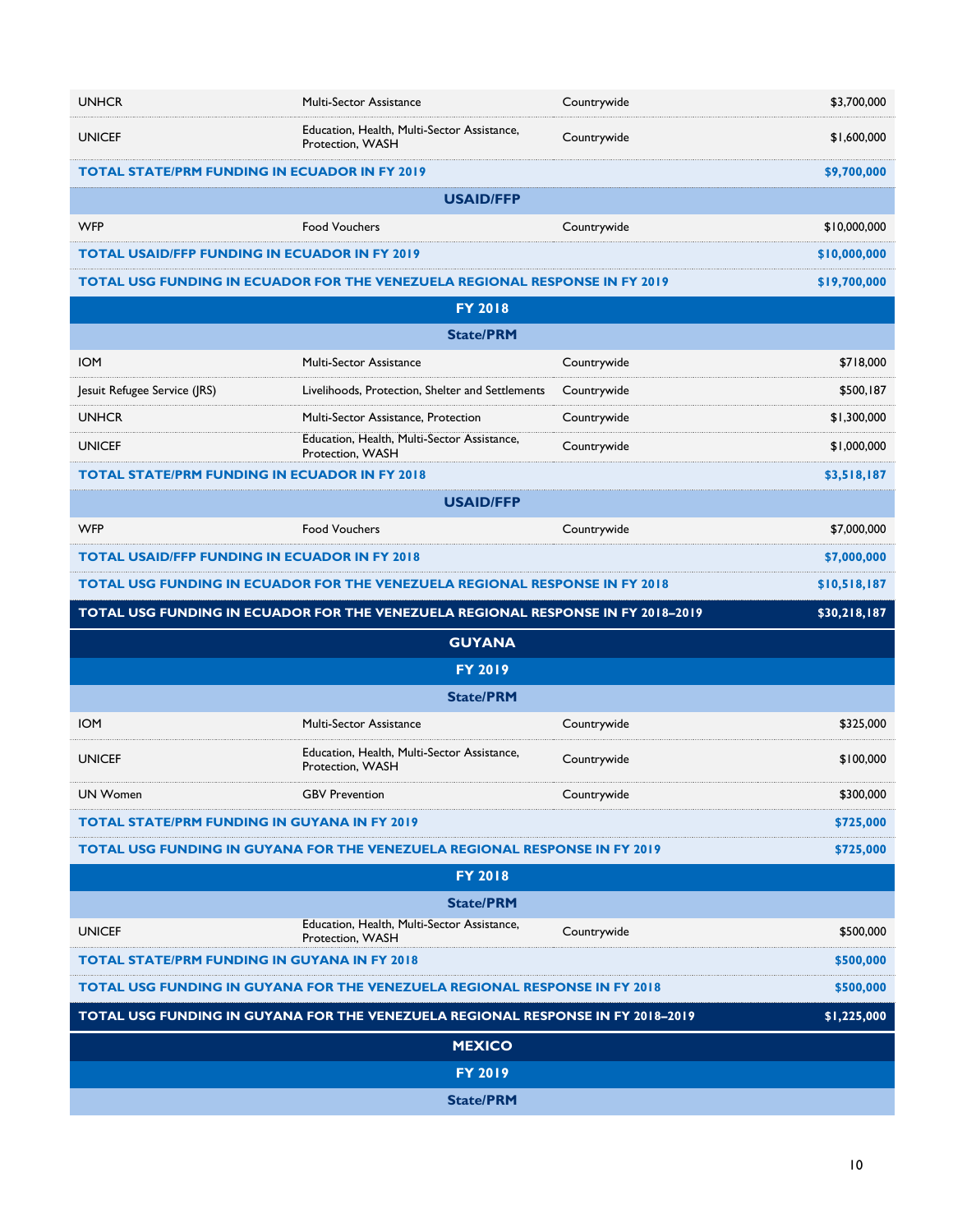| <b>IOM</b>                                                                                     | Multi-Sector Assistance                                                             | Countrywide | \$300,000   |
|------------------------------------------------------------------------------------------------|-------------------------------------------------------------------------------------|-------------|-------------|
| <b>UNHCR</b>                                                                                   | <b>Multi-Sector Assistance</b>                                                      | Countrywide | \$500,000   |
| <b>TOTAL STATE/PRM FUNDING IN MEXICO IN FY 2019</b>                                            |                                                                                     |             | \$800,000   |
|                                                                                                | TOTAL USG FUNDING IN MEXICO FOR THE VENEZUELA REGIONAL RESPONSE IN FY 2019          |             | \$800,000   |
|                                                                                                | <b>FY 2018</b>                                                                      |             |             |
|                                                                                                | <b>State/PRM</b>                                                                    |             |             |
| <b>UNHCR</b>                                                                                   | Multi-Sector Assistance                                                             | Countrywide | \$250,000   |
| <b>TOTAL STATE/PRM FUNDING IN MEXICO IN FY 2018</b>                                            |                                                                                     |             | \$250,000   |
|                                                                                                | <b>TOTAL USG FUNDING IN MEXICO FOR THE VENEZUELA REGIONAL RESPONSE IN FY 2018</b>   |             | \$250,000   |
|                                                                                                | TOTAL USG FUNDING IN MEXICO FOR THE VENEZUELA REGIONAL RESPONSE IN FY 2018-2019     |             | \$1,050,000 |
|                                                                                                | <b>PANAMA</b>                                                                       |             |             |
|                                                                                                | <b>FY 2019</b>                                                                      |             |             |
|                                                                                                | <b>State/PRM</b>                                                                    |             |             |
| <b>IOM</b>                                                                                     | <b>Multi-Sector Assistance</b>                                                      | Countrywide | \$550,000   |
| <b>UNHCR</b>                                                                                   | <b>Multi-Sector Assistance</b>                                                      | Countrywide | \$400,000   |
| <b>UNICEF</b>                                                                                  | Education, Health, Multi-Sector Assistance,<br>Protection, WASH                     | Countrywide | \$100,000   |
| <b>TOTAL STATE/PRM FUNDING IN PANAMA IN FY 2019</b>                                            |                                                                                     |             | \$1,050,000 |
|                                                                                                | <b>TOTAL USG FUNDING IN PANAMA FOR THE VENEZUELA REGIONAL RESPONSE IN FY 2019</b>   |             | \$1,050,000 |
|                                                                                                | <b>FY 2018</b>                                                                      |             |             |
|                                                                                                | <b>State/PRM</b>                                                                    |             |             |
| <b>IOM</b>                                                                                     | Multi-Sector Assistance                                                             | Countrywide | \$727,000   |
| <b>UNHCR</b>                                                                                   | <b>Multi-Sector Assistance</b>                                                      | Countrywide | \$200,000   |
| <b>TOTAL STATE/PRM FUNDING IN PANAMA IN FY 2018</b>                                            |                                                                                     |             | \$927,000   |
|                                                                                                | <b>TOTAL USG FUNDING IN PANAMA FOR THE VENEZUELA REGIONAL RESPONSE IN FY 2018</b>   |             | \$927,000   |
| TOTAL USG FUNDING IN PANAMA FOR THE VENEZUELA REGIONAL RESPONSE IN FY 2018-2019<br>\$1,977,000 |                                                                                     |             |             |
|                                                                                                | <b>PARAGUAY</b>                                                                     |             |             |
|                                                                                                | <b>FY 2019</b>                                                                      |             |             |
|                                                                                                | <b>State/PRM</b>                                                                    |             |             |
| <b>IOM</b>                                                                                     | <b>Multi-Sector Assistance</b>                                                      | Countrywide | \$90,000    |
| <b>TOTAL STATE/PRM FUNDING IN PARAGUAY IN FY 2019</b>                                          |                                                                                     |             | \$90,000    |
|                                                                                                | <b>TOTAL USG FUNDING IN PARAGUAY FOR THE VENEZUELA REGIONAL RESPONSE IN FY 2019</b> |             | \$90,000    |
|                                                                                                | TOTAL USG FUNDING IN PARAGUAY FOR THE VENEZUELA REGIONAL RESPONSE IN FY 2018-2019   |             | \$90,000    |
|                                                                                                | <b>PERU</b>                                                                         |             |             |
|                                                                                                | <b>FY 2019</b>                                                                      |             |             |
|                                                                                                | <b>State/PRM</b>                                                                    |             |             |
| <b>IOM</b>                                                                                     | <b>Multi-Sector Assistance</b>                                                      | Countrywide | \$3,400,000 |
| <b>UNHCR</b>                                                                                   | <b>Multi-Sector Assistance</b>                                                      | Countrywide | \$4,900,000 |
| <b>UNICEF</b>                                                                                  | Education, Health, Multi-Sector Assistance,<br>Protection, WASH                     | Countrywide | \$1,000,000 |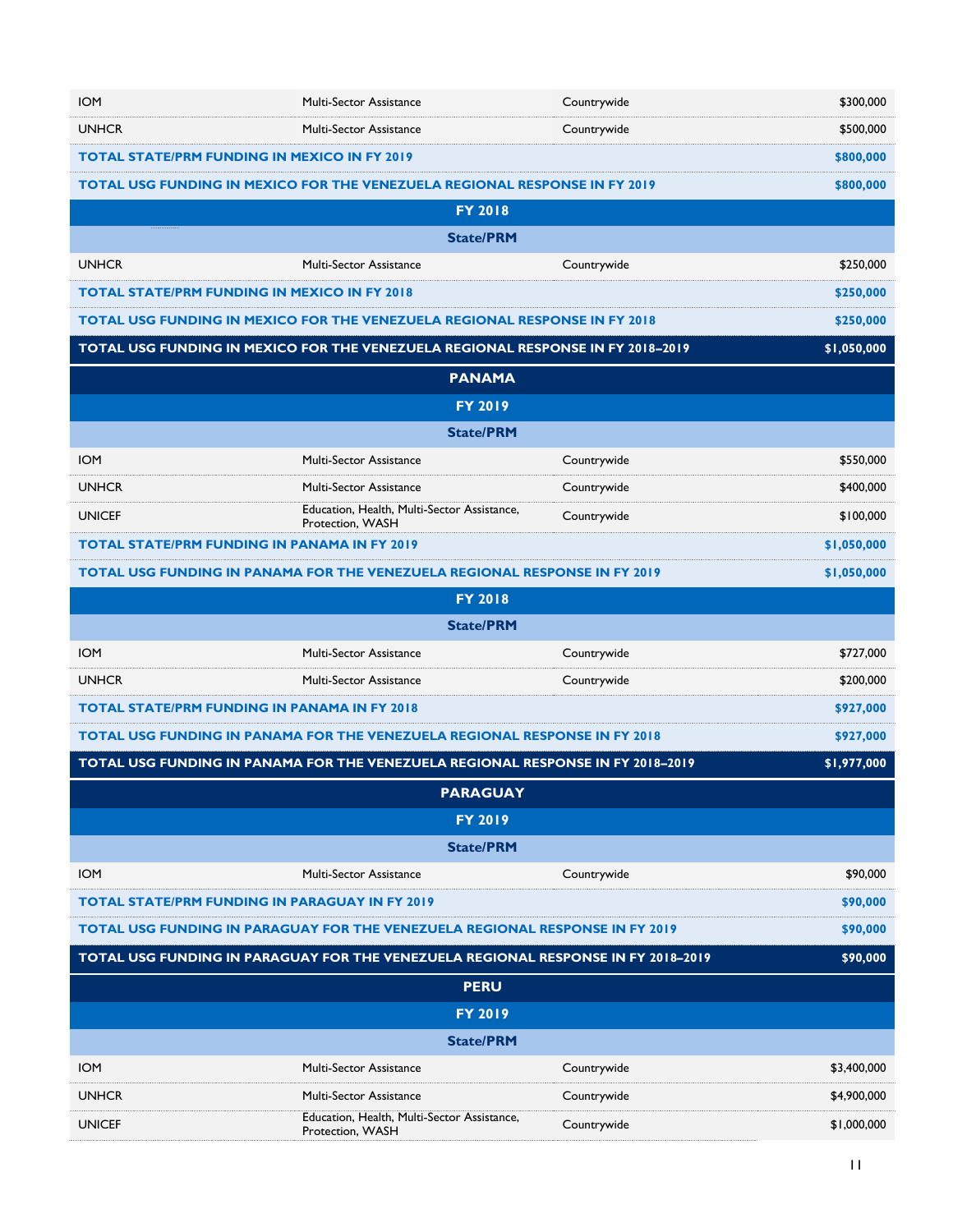| <b>TOTAL STATE/PRM FUNDING IN PERU IN FY 2019</b>                                       |                                                                                         |                                                | \$9,300,000  |
|-----------------------------------------------------------------------------------------|-----------------------------------------------------------------------------------------|------------------------------------------------|--------------|
| <b>USAID/FFP</b>                                                                        |                                                                                         |                                                |              |
| Save the Children                                                                       | Cash Transfers for Food, Nutrition                                                      | Countrywide                                    | \$2,995,601  |
| <b>World Vision</b>                                                                     | Cash Transfers for Food, Local and Regional<br><b>Food Procurement</b>                  | Countrywide                                    | \$3,201,062  |
| <b>TOTAL USAID/FFP FUNDING IN PERU IN FY 2019</b>                                       |                                                                                         |                                                | \$6,196,663  |
|                                                                                         | <b>USAID/OFDA</b>                                                                       |                                                |              |
| Save the Children                                                                       | HCIM, MPCA, Protection                                                                  | Arequipa, Lambayeque, Lima, Piura,<br>Trujillo | \$3,284,399  |
| <b>World Vision</b>                                                                     | MPCA, Shelter and Settlements, WASH                                                     | La Libertad, Lima, Tumbes                      | \$2,973,225  |
| <b>TOTAL USAID/OFDA FUNDING IN PERU IN FY 2019</b>                                      |                                                                                         |                                                | \$6,257,624  |
|                                                                                         | <b>TOTAL USG FUNDING IN PERU FOR THE VENEZUELA REGIONAL RESPONSE IN FY 2019</b>         |                                                | \$21,754,287 |
|                                                                                         | <b>FY 2018</b>                                                                          |                                                |              |
|                                                                                         | <b>State/PRM</b>                                                                        |                                                |              |
| <b>IOM</b>                                                                              | Multi-Sector Assistance                                                                 | Countrywide                                    | \$1,231,000  |
| <b>PADF</b>                                                                             | <b>GBV Prevention, Protection</b>                                                       | Countrywide                                    | \$1,000,000  |
| <b>RET</b>                                                                              | Multi-Sector Assistance, Protection                                                     | Countrywide                                    | \$1,497,250  |
| <b>UNHCR</b>                                                                            | <b>Multi-Sector Assistance</b>                                                          | Countrywide                                    | \$2,400,000  |
| <b>UNICEF</b>                                                                           | Education, Health, Multi-Sector Assistance,<br>Protection, WASH                         | Countrywide                                    | \$1,000,000  |
| <b>TOTAL STATE/PRM FUNDING IN PERU IN FY 2018</b>                                       |                                                                                         |                                                | \$7,128,250  |
|                                                                                         | <b>USAID/OFDA</b>                                                                       |                                                |              |
| <b>PAHO</b>                                                                             | Health                                                                                  | Countrywide                                    | \$500,000    |
| <b>TOTAL USAID/OFDA PERU FUNDING IN FY 2018</b>                                         |                                                                                         |                                                | \$500,000    |
| TOTAL USG FUNDING IN PERU FOR THE VENEZUELA REGIONAL RESPONSE IN FY 2018<br>\$7,628,250 |                                                                                         |                                                |              |
|                                                                                         | TOTAL USG FUNDING IN PERU FOR THE VENEZUELA REGIONAL RESPONSE IN FY 2018-2019           |                                                | \$29,382,537 |
|                                                                                         | <b>TRINIDAD AND TOBAGO</b>                                                              |                                                |              |
| <b>FY 2019</b>                                                                          |                                                                                         |                                                |              |
|                                                                                         | <b>State/PRM</b>                                                                        |                                                |              |
| <b>IOM</b>                                                                              | <b>Multi-Sector Assistance</b>                                                          | Countrywide                                    | \$350,000    |
| <b>UNHCR</b>                                                                            | Multi-Sector Assistance                                                                 | Countrywide                                    | \$1,000,000  |
| <b>UNICEF</b>                                                                           | Education, Health, Multi-Sector Assistance,<br>Protection, WASH                         | Countrywide                                    | \$200,000    |
| <b>UN Women</b>                                                                         | <b>GBV Prevention</b>                                                                   | Countrywide                                    | \$600,000    |
|                                                                                         | <b>TOTAL STATE/PRM FUNDING IN TRINIDAD AND TOBAGO IN FY 2019</b>                        |                                                | \$2,150,000  |
|                                                                                         | TOTAL USG FUNDING IN TRINIDAD AND TOBAGO FOR THE VENEZUELA REGIONAL RESPONSE IN FY 2019 |                                                | \$2,150,000  |
| <b>FY 2018</b>                                                                          |                                                                                         |                                                |              |
| <b>State/PRM</b>                                                                        |                                                                                         |                                                |              |
| <b>UNHCR</b>                                                                            | Multi-Sector Assistance                                                                 | Countrywide                                    | \$2,000,000  |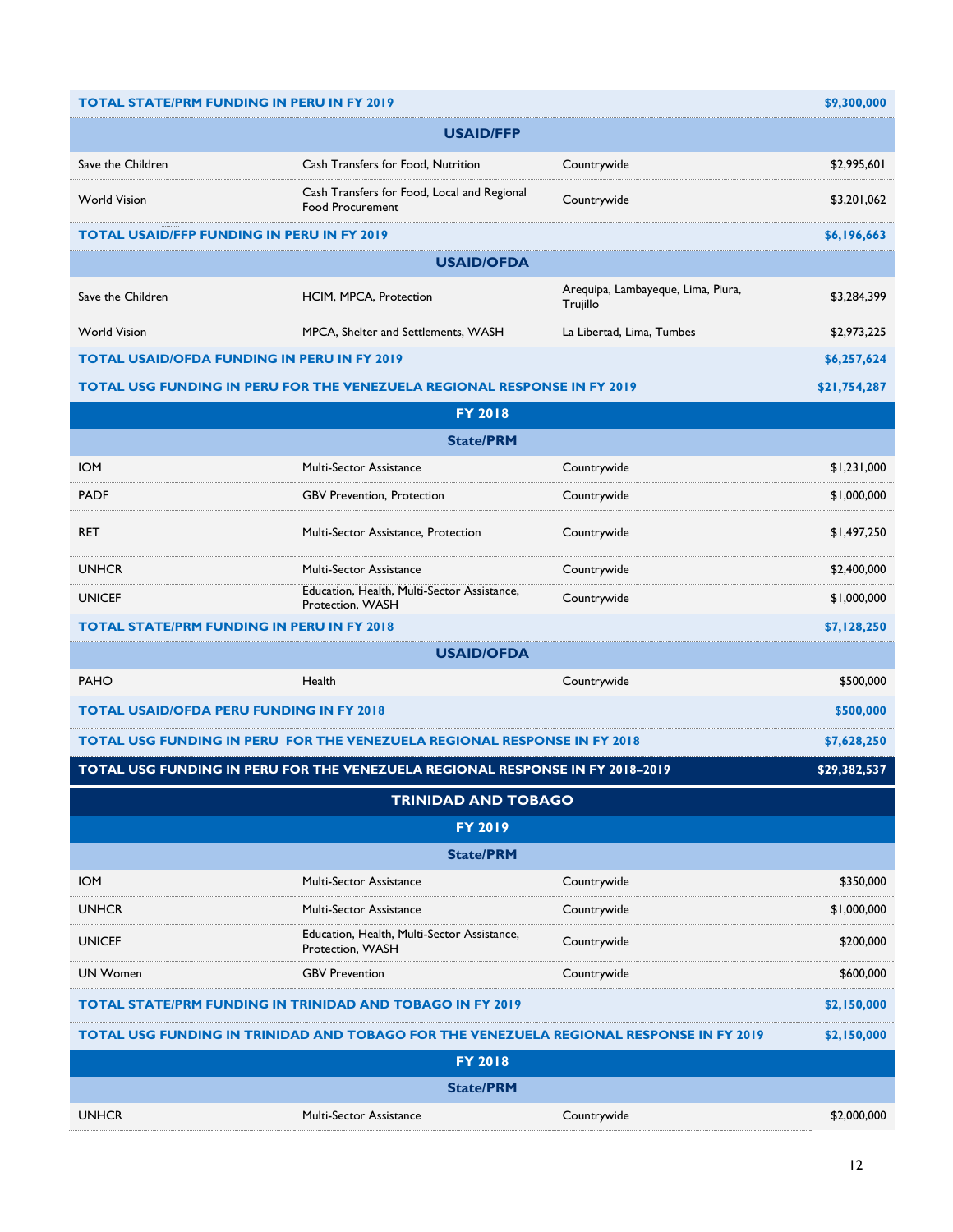| <b>UNICEF</b>                                                                    | Education, Health, Multi-Sector Assistance,<br>Protection, WASH                         | Countrywide                                                                                                                           | \$250,000   |
|----------------------------------------------------------------------------------|-----------------------------------------------------------------------------------------|---------------------------------------------------------------------------------------------------------------------------------------|-------------|
|                                                                                  | TOTAL STATE/PRM FUNDING IN TRINIDAD AND TOBAGO IN FY 2018                               |                                                                                                                                       | \$2,250,000 |
|                                                                                  | TOTAL USG FUNDING IN TRINIDAD AND TOBAGO FOR THE VENEZUELA REGIONAL RESPONSE IN FY 2018 |                                                                                                                                       | \$2,250,000 |
|                                                                                  |                                                                                         | TOTAL USG FUNDING IN TRINIDAD AND TOBAGO FOR THE VENEZUELA REGIONAL RESPONSE IN FY 2018-2019                                          | \$4,400,000 |
|                                                                                  | <b>URUGUAY</b>                                                                          |                                                                                                                                       |             |
|                                                                                  | <b>FY 2019</b>                                                                          |                                                                                                                                       |             |
|                                                                                  | <b>State/PRM</b>                                                                        |                                                                                                                                       |             |
| <b>IOM</b>                                                                       | <b>Multi-Sector Assistance</b>                                                          | Countrywide                                                                                                                           | \$480,000   |
| <b>UNICEF</b>                                                                    | Education, Health, Multi-Sector Assistance,<br>Protection, WASH                         | Countrywide                                                                                                                           | \$50,000    |
|                                                                                  | <b>TOTAL STATE/PRM FUNDING IN URUGUAY IN FY 2019</b>                                    |                                                                                                                                       | \$530,000   |
|                                                                                  | <b>TOTAL USG FUNDING IN URUGUAY FOR THE VENEZUELA REGIONAL RESPONSE IN FY 2019</b>      |                                                                                                                                       | \$530,000   |
|                                                                                  | TOTAL USG FUNDING IN URUGUAY FOR THE VENEZUELA REGIONAL RESPONSE IN FY 2018-2019        |                                                                                                                                       | \$530,000   |
|                                                                                  | <b>REGIONAL</b>                                                                         |                                                                                                                                       |             |
|                                                                                  | <b>FY 2019</b>                                                                          |                                                                                                                                       |             |
|                                                                                  | <b>State/PRM</b>                                                                        |                                                                                                                                       |             |
| <b>IOM</b>                                                                       | <b>Multi-Sector Assistance</b>                                                          | Regional                                                                                                                              | \$4,370,000 |
| <b>UNHCR</b>                                                                     | Multi-Sector Assistance                                                                 | Regional                                                                                                                              | \$2,500,000 |
| <b>UNICEF</b>                                                                    | Education, Health, Multi-Sector Assistance,<br>Protection, WASH                         | Regional                                                                                                                              | \$900,000   |
|                                                                                  | <b>TOTAL REGIONAL STATE/PRM FUNDING IN FY 2019</b>                                      |                                                                                                                                       | \$7,770,000 |
|                                                                                  | <b>USAID/OFDA</b>                                                                       |                                                                                                                                       |             |
|                                                                                  | Program Support                                                                         | Regional                                                                                                                              | \$347,921   |
|                                                                                  | <b>TOTAL REGIONAL USAID/OFDA FUNDING IN FY 2019</b>                                     |                                                                                                                                       | \$347,921   |
|                                                                                  | <b>TOTAL REGIONAL USG FUNDING FOR THE VENEZUELA REGIONAL RESPONSE IN FY 2019</b>        |                                                                                                                                       | \$8,117,921 |
|                                                                                  | <b>FY 2018</b>                                                                          |                                                                                                                                       |             |
|                                                                                  | <b>State/PRM</b>                                                                        |                                                                                                                                       |             |
| <b>IPs</b>                                                                       | <b>Multi-Sector Assistance</b>                                                          | Regional                                                                                                                              | \$3,700,000 |
| <b>IOM</b>                                                                       | <b>Multi-Sector Assistance</b>                                                          | Argentina, Aruba, Chile, Costa Rica,<br>Curaçao, Dominican Republic,<br>Guyana, Mexico, Trinidad and<br>Tobago, Uruguay, and Regional | \$2,224,000 |
|                                                                                  | <b>TOTAL REGIONAL STATE/PRM FUNDING IN FY 2018</b>                                      |                                                                                                                                       | \$5,924,000 |
|                                                                                  | <b>USAID/OFDA</b>                                                                       |                                                                                                                                       |             |
| <b>iMMAP</b>                                                                     | <b>HCIM</b>                                                                             | Regional                                                                                                                              | \$155,486   |
|                                                                                  | Program Support                                                                         | Regional                                                                                                                              | \$255,216   |
| <b>TOTAL REGIONAL USAID/OFDA FUNDING IN FY 2018</b>                              |                                                                                         |                                                                                                                                       | \$410,702   |
| <b>TOTAL REGIONAL USG FUNDING FOR THE VENEZUELA REGIONAL RESPONSE IN FY 2018</b> |                                                                                         | \$6,334,702                                                                                                                           |             |
| TOTAL REGIONAL USG FUNDING FOR THE VENEZUELA REGIONAL RESPONSE IN FY 2018-2019   |                                                                                         | \$14,452,623                                                                                                                          |             |